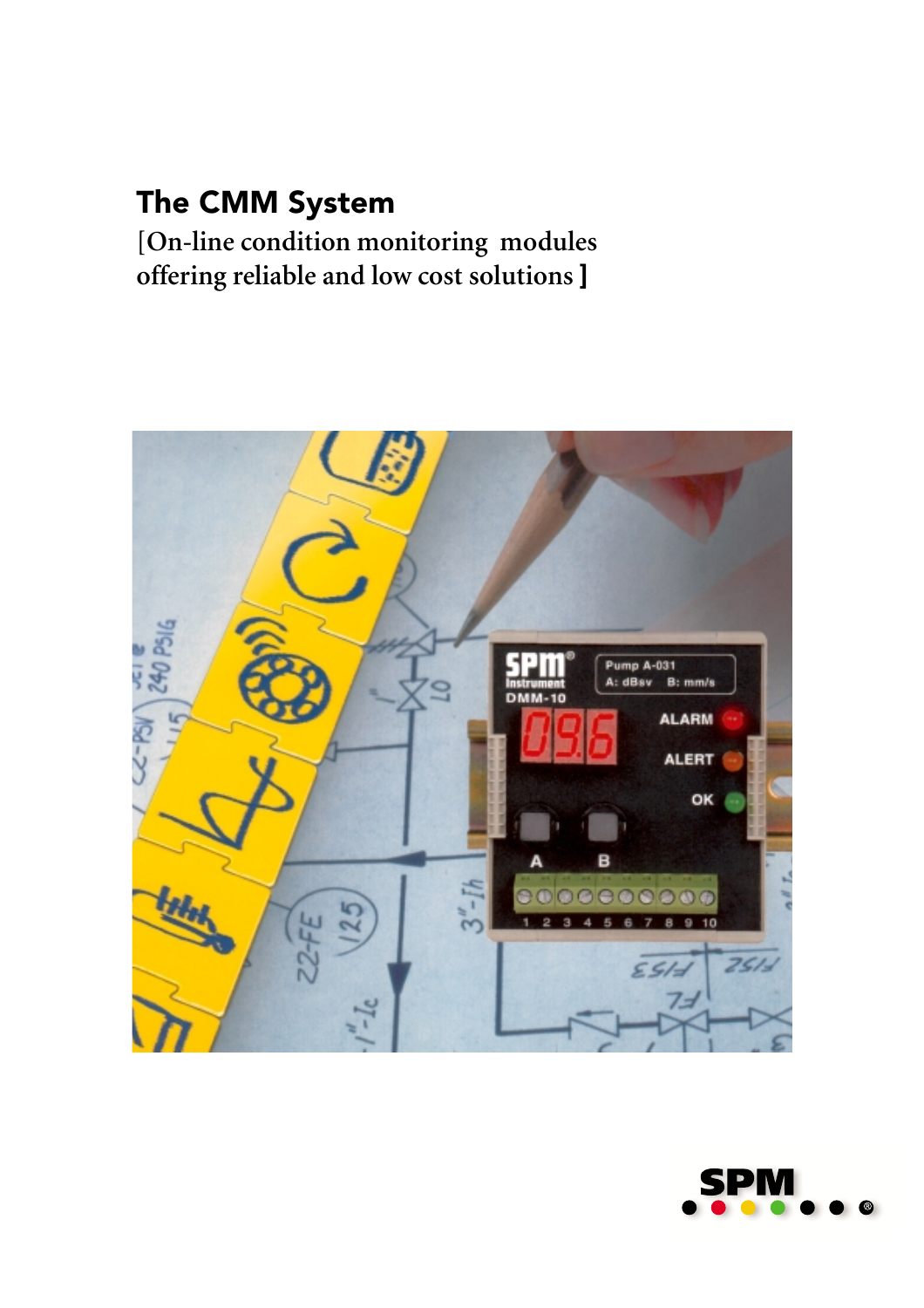## Small cost-efficient modules, many options:



## Safety and control

Avoiding mechanical problems and downtime is profitable, more so when using low-cost, on-line machine surveillance. Condition monitoring gives you

- greater machine availability
- increased safety
- improved planning and control.

SPM presents a family of small, inexpensive Condition Monitoring Modules, including transducers, converters, and combined display and control units.

The idea is to monitor anything that needs measuring and watching, to display information locally, and to supply a universally accepted output signal. The Condition Monitoring Modules provide

- a local read-out of evaluated machine condition (**green - yellow - red** status and measured value)
- condition controlled relay connections
- 4-20 mA analog signals out to PLC or other computerised monitoring and control systems.

#### Evaluated bearing condition

SPM's patented Shock Pulse Method is unique in providing direct, evaluated measurements of bearing condition. This method, refined by 30 years of practical experience, is part of the system, as well as vibration monitoring according to ISO 2372.

The output of SPM transducers is here converted to 4-20 mA analog. Thus, you can monitor bearing condition and vibration severity also via your PLC.

#### 4-20 mA analog signals

Analog signals can represent any measured quantity. The signal form 4-20 mA analog is universally used in PLC systems. You simply tap existing signal cables to get a read-out, an alarm display, or a relay connection wherever you require them.

You define both measuring range and limit values for alarm and relay activation. Thus, you can monitor whatever you need according to your own specifications.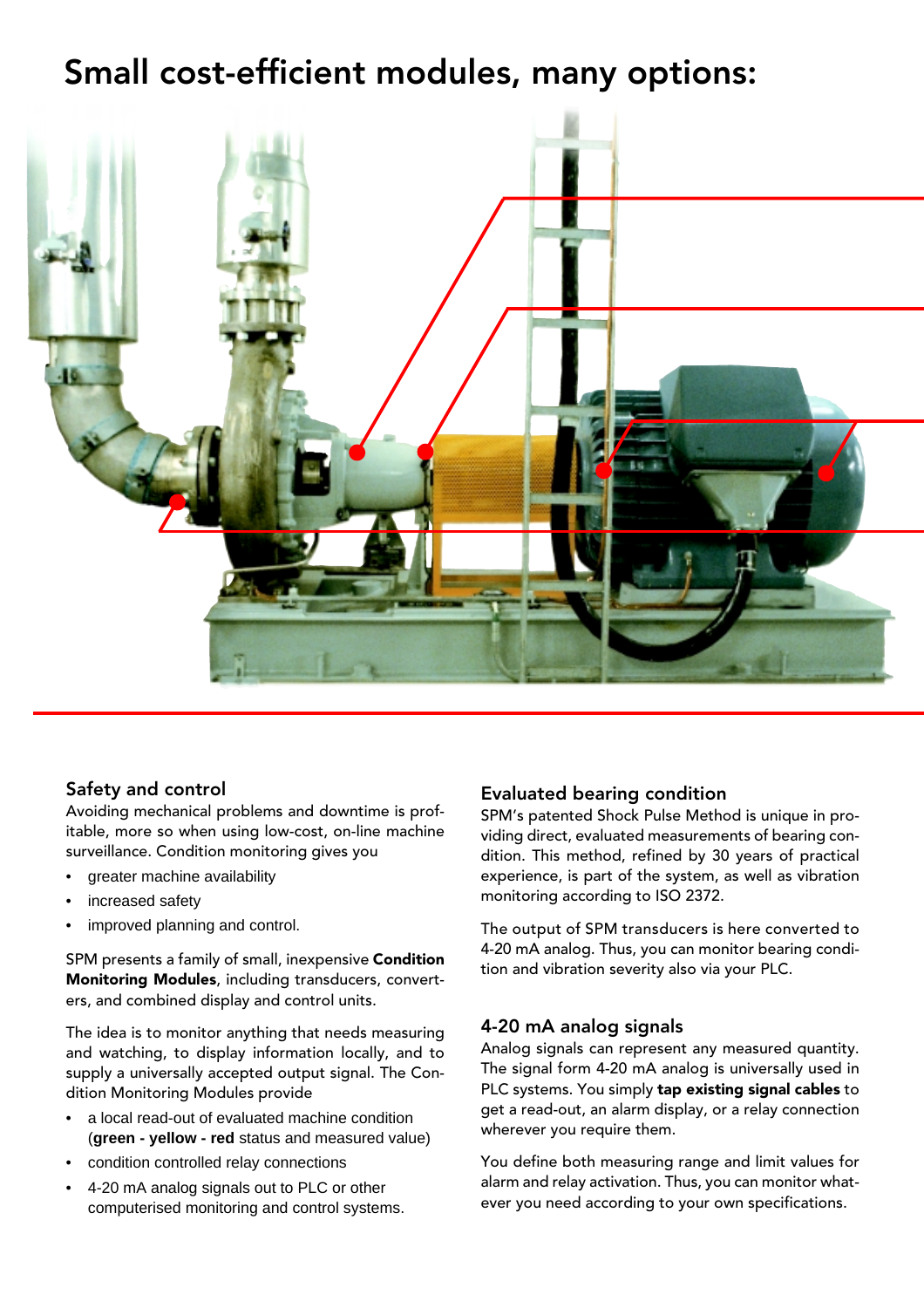# Build your best surveillance system!



#### What you need is what you get

A monitoring system based on small, one and two channel modules provides maximum flexibility. For a minimal investment, you keep important production machines under continuous surveillance.

Production and maintenance receive an early warning of developing machine faults. Necessary maintenance can be planned in advance, avoiding emergency repairs, stress, overtime, and secondary damage.

#### Full system security

Transducer lines are automatically monitored for system faults, with indication for short and open circuit.

Parts exposed to harsh environments are robust, noncorrosive, sealed or waterproof. Ex-proof equipment is available.

Using low voltage installations and signals which are not sensitive to electric disturbance gives you a safe and reliable monitoring system.

#### A direct line to the computer

Condition Monitoring Modules are primarily designed to be stand-alone, frontline monitoring units, using DIP-switch settings for measuring range and limit values. But simple messages may not be enough to operate and maintain complicated machinery. At any time, you have the option to link with the computer.

You can use the modules as parts of any data collecting, analysing, and control system that accepts a 4-20 mA analog input. Users of SPM's CMS System can connect to a measuring unit, and use our software CONDMASTER® for data processing.

#### Worldwide technical service

SPM is represented all over the world, with companies and distributors in over 50 countries. You get full support, including turn key installations. Our hard- and software are based on more than three decades of practical experience with industrial condition monitoring.